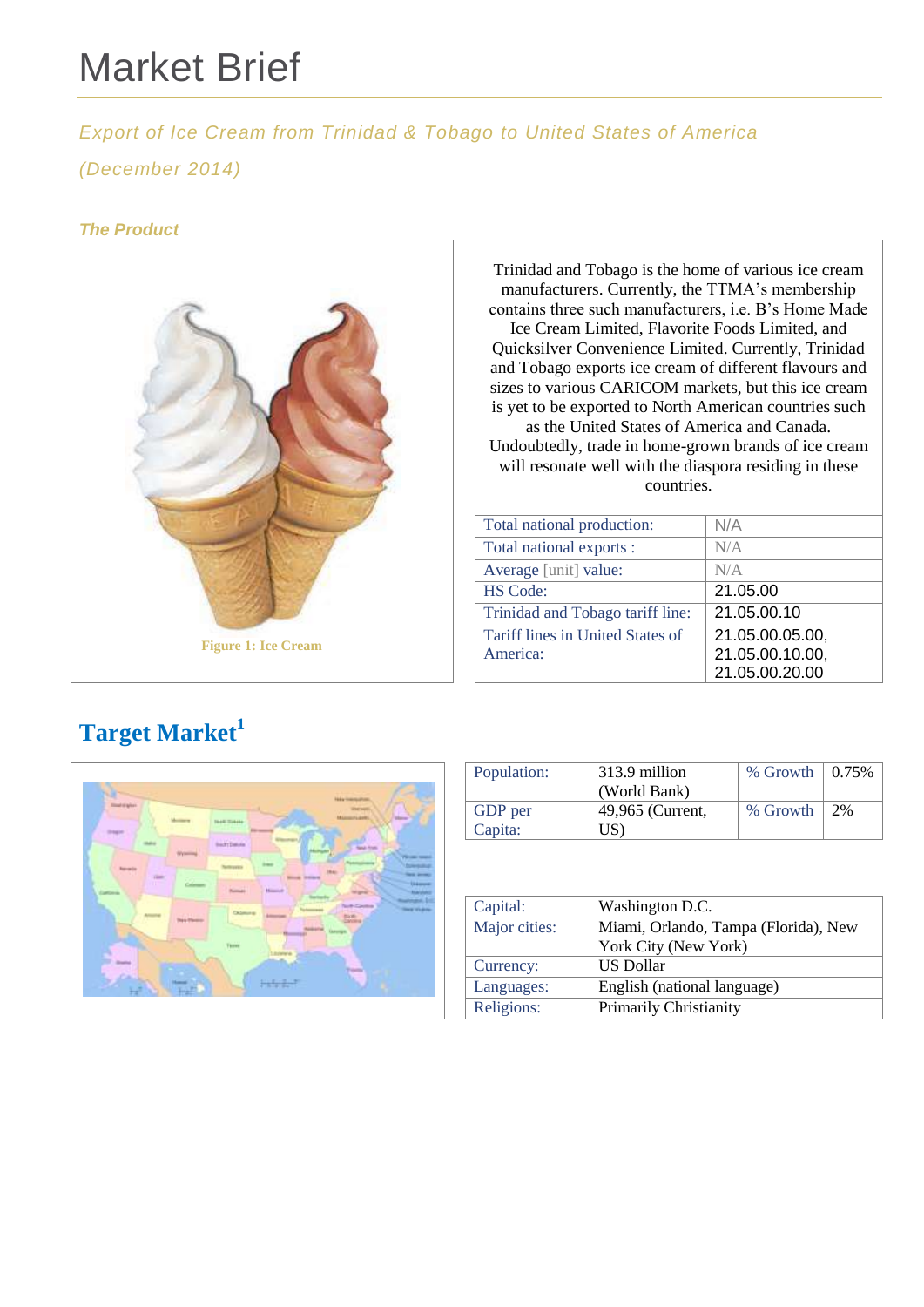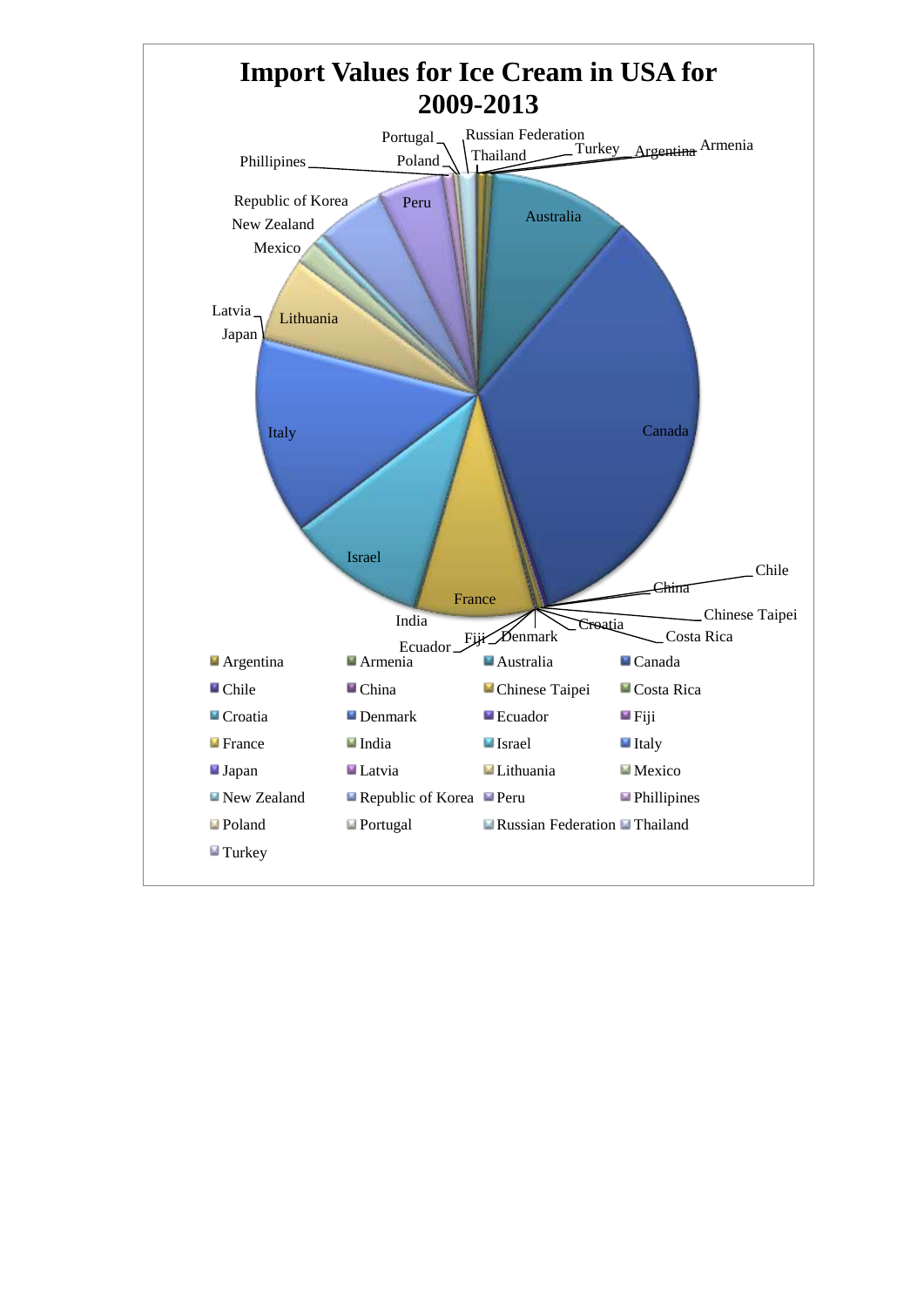

| Total imports of ice cream<br>$(2012)$ :                 | 6,870 USD Thousand |
|----------------------------------------------------------|--------------------|
| Imports of ice cream from<br>Trinidad and Tobago (2012): | 0 USD              |
| Average import [unit] value:                             | N/A                |
|                                                          |                    |
|                                                          |                    |
|                                                          |                    |

### **Market Access**

-

The United States of America is a member of the WTO, and is a member of various Preferential Trade Agreements (as per the WTO's Preferential Trade Agreements portal). Trinidad and Tobago is part of the Caribbean Basin Economic Recovery Act (CBERA), which affords the twin-island state preferential access into the USA market.

| General applied tariff:    | 20%                              | Certification: |
|----------------------------|----------------------------------|----------------|
| Tariff applied to Trinidad | $0\%$                            |                |
| and Tobago:                |                                  | For good       |
| Tariff applied to main     | Australia, Canada, Israel,       |                |
| competitors:               | Peru - 0%; France, Italy,        | A declar       |
|                            | Lithuania - 20%, Republic        | information    |
|                            | of Korea $-14.2%$                | of the artic   |
| Other import duties to be  | Possible excise tax              |                |
| paid:                      | (based on federal                | For goods      |
|                            | regulation) and user fees        |                |
|                            | (all dependent on the type       | A stateme      |
|                            | of good) <sup>1</sup> . N.B. The | comm           |
|                            | merchandise processing           |                |
|                            | fee is not charged on            |                |
|                            | imports benefitting from         |                |
|                            | CBERA <sup>3</sup>               |                |

#### **For goods with materials originating outside Trinidad and Tobago:**

aration setting forth all pertinent detailed in concerning the production or manufacture ticle shall be submitted directly to the port director (i.e. in USA)

#### **Folly made from materials originating within Trinidad and Tobago:**

nent to that effect shall be included on the mercial invoice provided to Customs<sup>2</sup>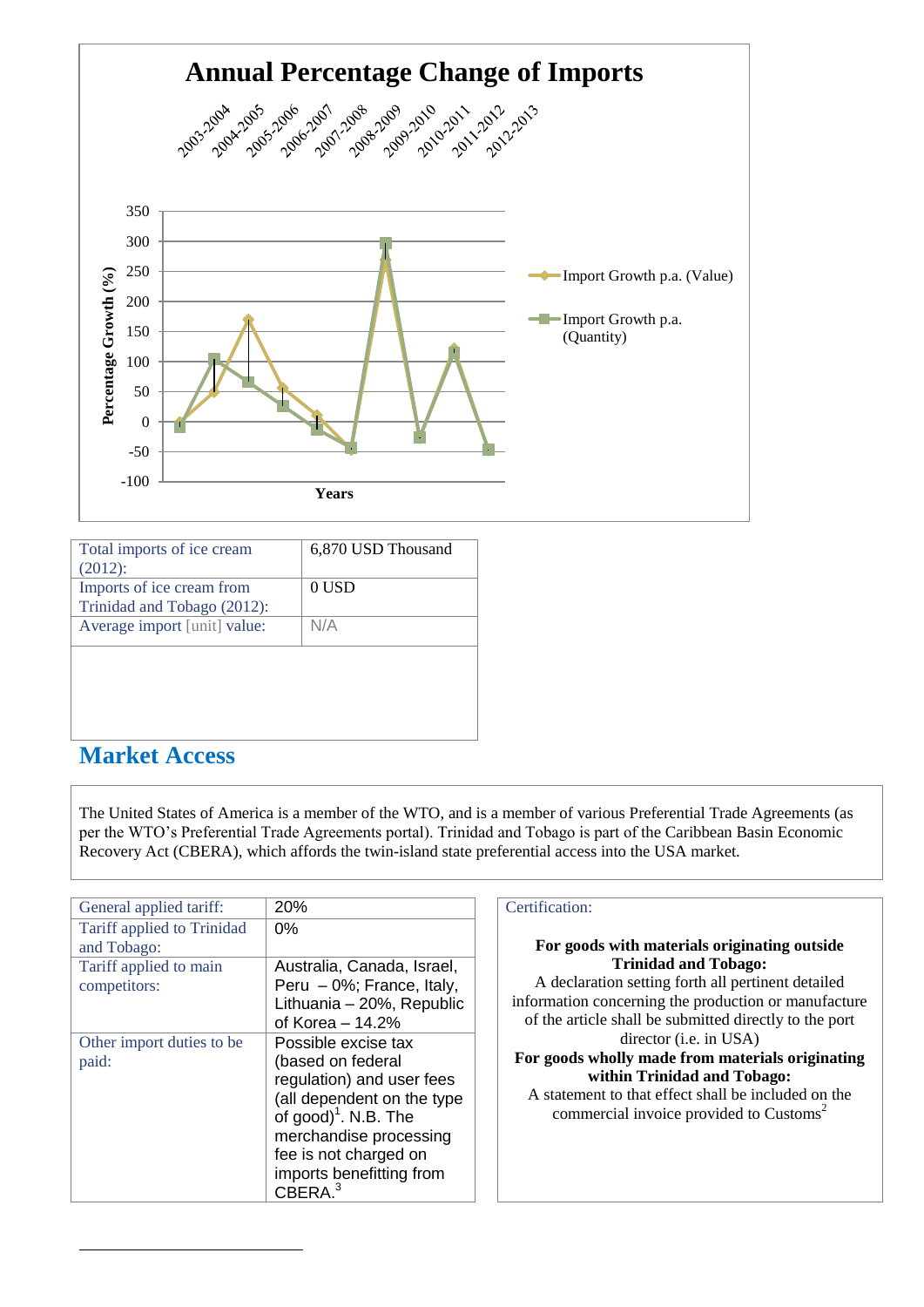#### Other regulatory requirements to comply with:

All commercial imports of food and beverage products require the filing of Prior Notice with FDA and, if the products contain meat, egg, milk, poultry, or other animal origin products, may require permits, health certificates, and/or other specified certifications from the country of origin. Foreign manufacturers and/or distributors of food products must register with the FDA before their goods may be admitted.<sup>2</sup>

The term "ice cream" is defined in US regulations.<sup>4</sup>

The Food Safety Modernisation Act (FSMA) would affect the sale of these goods.<sup>5</sup>

#### Packaging requirements:

The container which is used to contain the ice cream is defined as a food contact article. 6 This container would be required to pass one of the following tests (according to US legislation):

- 1. Is the component an appropriately regulated indirect additive?
- 2. Is use of the component Generally Recognised as Safe (GRAS)?
- 3. Is use of the component Prior Sanctioned?
- 4. Is the component on the Threshold of Regulation Exemptions?
- 5. Is the component affected by the listing of Effective Food Contact Substance Notifications?<sup>3</sup>

#### Labelling requirements:

Place the statement of identity, or name of the food, and the net quantity statement, or amount of product, on the Principal Display Panel  $(PDP)^7$  and on the alternate PDP. The information panel is the label panel immediately to the right of the PDP, as displayed to the consumer.<sup>8</sup>



| Distribution channels:<br>Since the diaspora would be<br>targeted, existing West Indian food<br>stores in these markets would serve<br>as the selling points of the ice cream.<br>Thus, the distribution channel would<br>be:<br>B's Ice Cream (Trinidad and Tobago)<br>→ West Indian Store (in Florida, New<br>York & Washington DC) → Final<br>consumer |  |
|-----------------------------------------------------------------------------------------------------------------------------------------------------------------------------------------------------------------------------------------------------------------------------------------------------------------------------------------------------------|--|
|                                                                                                                                                                                                                                                                                                                                                           |  |
|                                                                                                                                                                                                                                                                                                                                                           |  |
|                                                                                                                                                                                                                                                                                                                                                           |  |
|                                                                                                                                                                                                                                                                                                                                                           |  |
|                                                                                                                                                                                                                                                                                                                                                           |  |
|                                                                                                                                                                                                                                                                                                                                                           |  |
|                                                                                                                                                                                                                                                                                                                                                           |  |
|                                                                                                                                                                                                                                                                                                                                                           |  |
|                                                                                                                                                                                                                                                                                                                                                           |  |
|                                                                                                                                                                                                                                                                                                                                                           |  |
|                                                                                                                                                                                                                                                                                                                                                           |  |

Prices and pricing aspects in major distribution channels:

N/A

#### Voluntary standards:

-

Food Safety System Certification 22000 (FSSC 22000); Hazard Analysis and Critical Control Point (HACCP)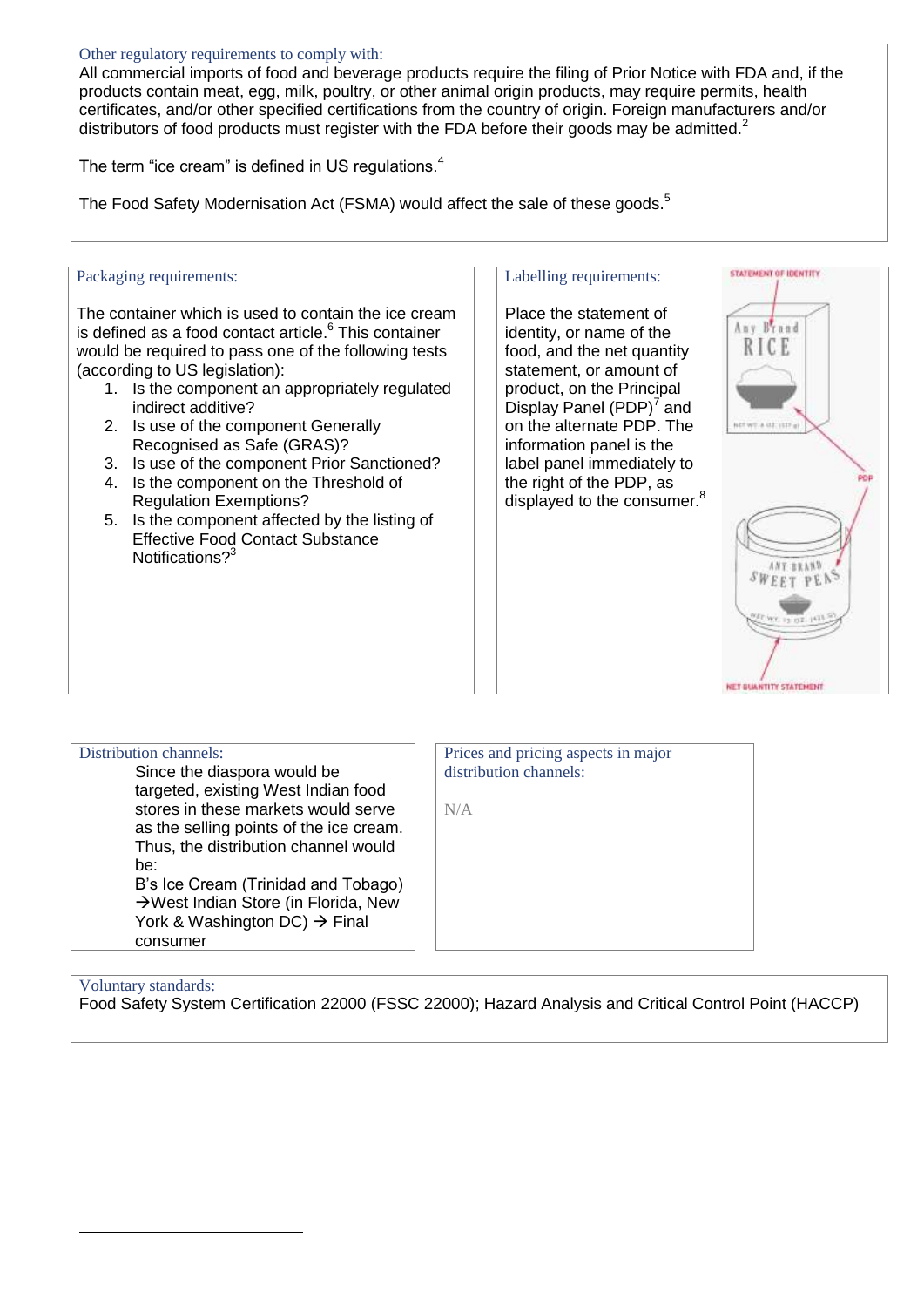|                                                                  | Export development & export promotion: |                                   |                                                                          |  |
|------------------------------------------------------------------|----------------------------------------|-----------------------------------|--------------------------------------------------------------------------|--|
| Trade Shows available in 2015:                                   |                                        |                                   |                                                                          |  |
| Name                                                             | Date                                   | Location                          | More information                                                         |  |
| <b>Retails BIG Show</b>                                          | 11-14 Jan 2015                         | York,<br><b>New</b><br><b>USA</b> | http://10times.com/theretail-big-show                                    |  |
| Key West Food and Wine<br><b>Festival Hospitality Suite</b>      | 27-31 Jan 2015                         | Florida, USA                      | http://10times.com/key-west-food-and-wine-<br>festival-hospitality-suite |  |
| KeHE Summer Selling &<br><b>Product Innovation Show</b>          | 02-03 Feb 2015                         | Florida, USA                      | http://10times.com/kehe-florida                                          |  |
| Food Network South Beach<br>Wine & Food Festival                 | 19-22 Feb 2015                         | Florida, USA                      | http://10times.com/sobewff                                               |  |
| Expocomer                                                        | 11-14 Mar 2015                         | Panama City,<br>Panama            | http://10times.com/expocomer                                             |  |
| Snaxpo                                                           | 28-31 Mar 2015                         | Florida, USA                      | http://10times.com/snaxpo-orlando                                        |  |
| Summer Fancy Food Show<br>New York                               | 28-30 Jun 2015                         | <b>New</b><br>York,<br><b>USA</b> | http://10times.com/summer-fancy-show                                     |  |
| American Global Summit<br>and Expo on Food &<br><b>Beverages</b> | 03-05 Aug 2015                         | Florida, USA                      | http://10times.com/food-beverages-florida                                |  |
| Sunshine Food, Beverage<br>and Fuel Expo                         | 28-31 Aug 2015                         | Florida, USA                      | http://10times.com/sunshine-food-beverage-and-<br>fuel-expo              |  |
| Americas Food & Beverage<br>Show                                 | 27-28 Oct 2015                         | Florida, USA                      | http://10times.com/americas-food-beverrage                               |  |

[http://www.ttma.com](http://www.ttma.com/) ⊠ [\[trade@ttma.com\]](mailto:trade@ttma.com) [1-868-675-8862]

For more information, please contact us.